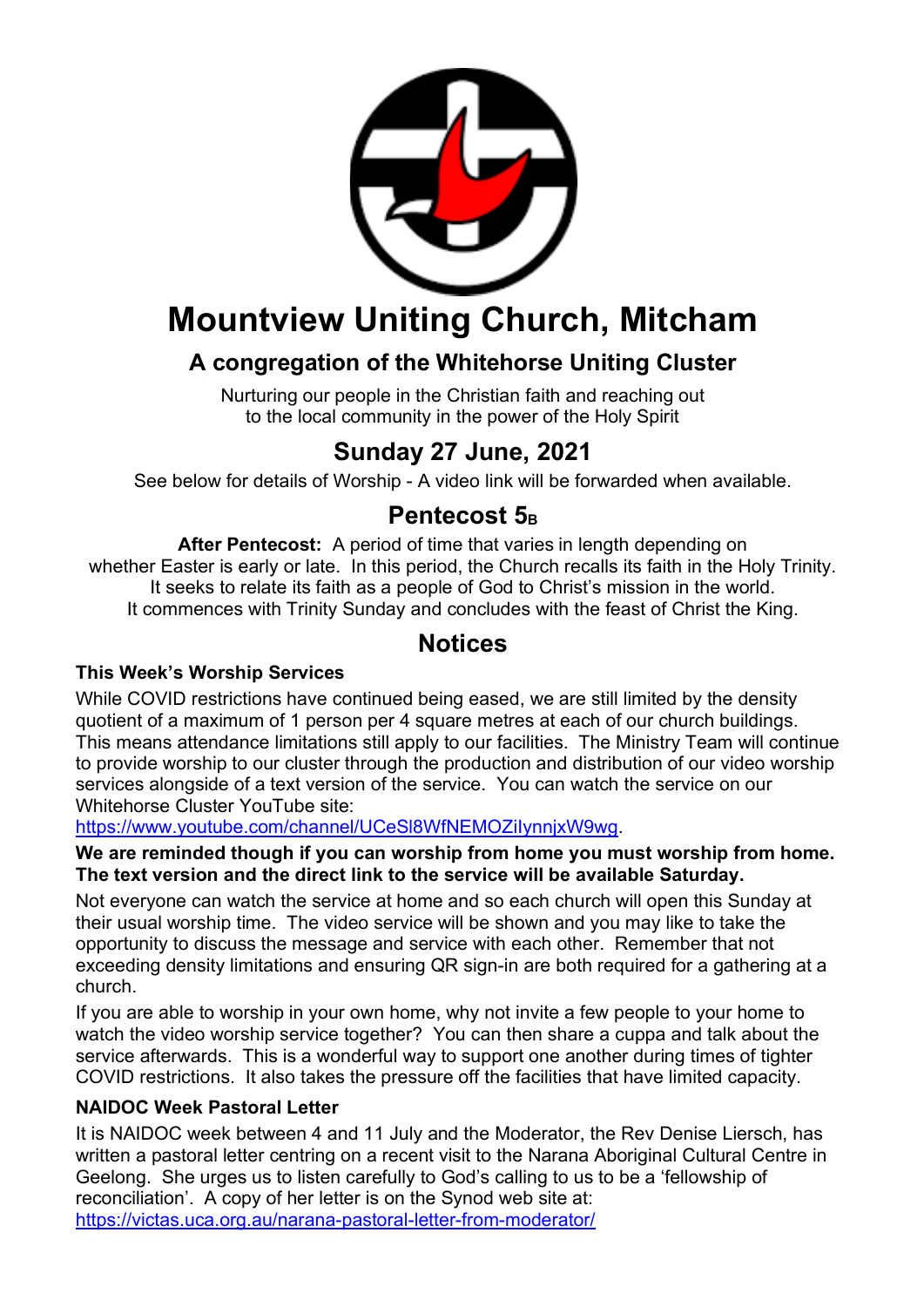#### **Death of Noel Dunn**

It is with great sadness that we advise that long-time member of Mountview, Noel Dunn, died last Wednesday morning, 23<sup>rd</sup> June. After feeling unwell recently, he spent a short time in hospital because he had pneumonia, but returned home to his wife, Lois, at BUPA Donvale just before he passed away. Noel was in his 100<sup>th</sup> year. His tireless and meticulous maintenance work at Mountview was greatly appreciated for many, many years. He was a cheerful, gentle and capable man, liked by everyone. Our thoughts are with Lois, their daughter Pam, and the family at this sad time. If a service is to be held, details will be advised.

### **Whitehorse Cluster Meditation/Contemplation/Quiet Days Groups**

I will be offering a series of "How to" meditate and contemplate sessions at each of our churches over the next few months. A quiet day is also in the process of being organized.

• **Cluster Introduction to Meditation** 

Tuesday 6<sup>th</sup> July at 10am-11am at Blackburn North Nunawading. Bring a balloon and warm rug/cushion. Must register (Rev Tina) limit 6. RSVP 3/7

#### • **Cluster Introduction to Contemplation** Wednesday 7<sup>th</sup> July at 10am-11am at Blackburn North Nunawading. Bring a warm rug/cushion. Paper and textas, etc. will be supplied Must register (Rev Tina) limit 6. RSVP 3/7

## **Worship Roster**

#### **This Sunday 27 June: Rev Pete Rivett**

Margot Kemke (Vestry/Fellowship) Heather Barnes (Fellowship) Peter Cox (Lead Steward))

#### **Next Sunday 4 July: Rev Peter Cannon**

Peter Cox (Vestry/Fellowship) Colleen Rowe, David Rowe, Denyse Ward (Fellowship) Michael Plumridge (Lead Steward)

## **Lectionary Readings**

#### **This Sunday 27 June:**

Daniel Jackson 2 Samuel 1:1, 17-27 Psalm 130 2 Corinthians 8:7-15 Mark 5:21-43

### **Next Sunday 4 July:**

Margot Kemke 2 Samuel 5:1-5, 9-10 Psalm 48 2 Corinthians 12:2-10 Mark 6:1-13

## **Prayer Cycles**

Rostered members for 'Prayers of The People' – please email your prayer (for your upcoming Sunday) to multi-media@mountyiew.unitingchurch.org.au before 6pm Thursday

#### **This Sunday 27 June:**

Trevor de Run World: Kenya, Tanzania Ecumenical: Independent Churches in Whitehorse UCA: Carlton (Church of All Nations); Kingswood College

#### **Next Sunday 4 July:**

John Williams World: Sudan, South Sudan;, Uganda Ecumenical: Stairway Church, Whitehorse UCA: Croydon, Croydon North; Uniting's Lentara